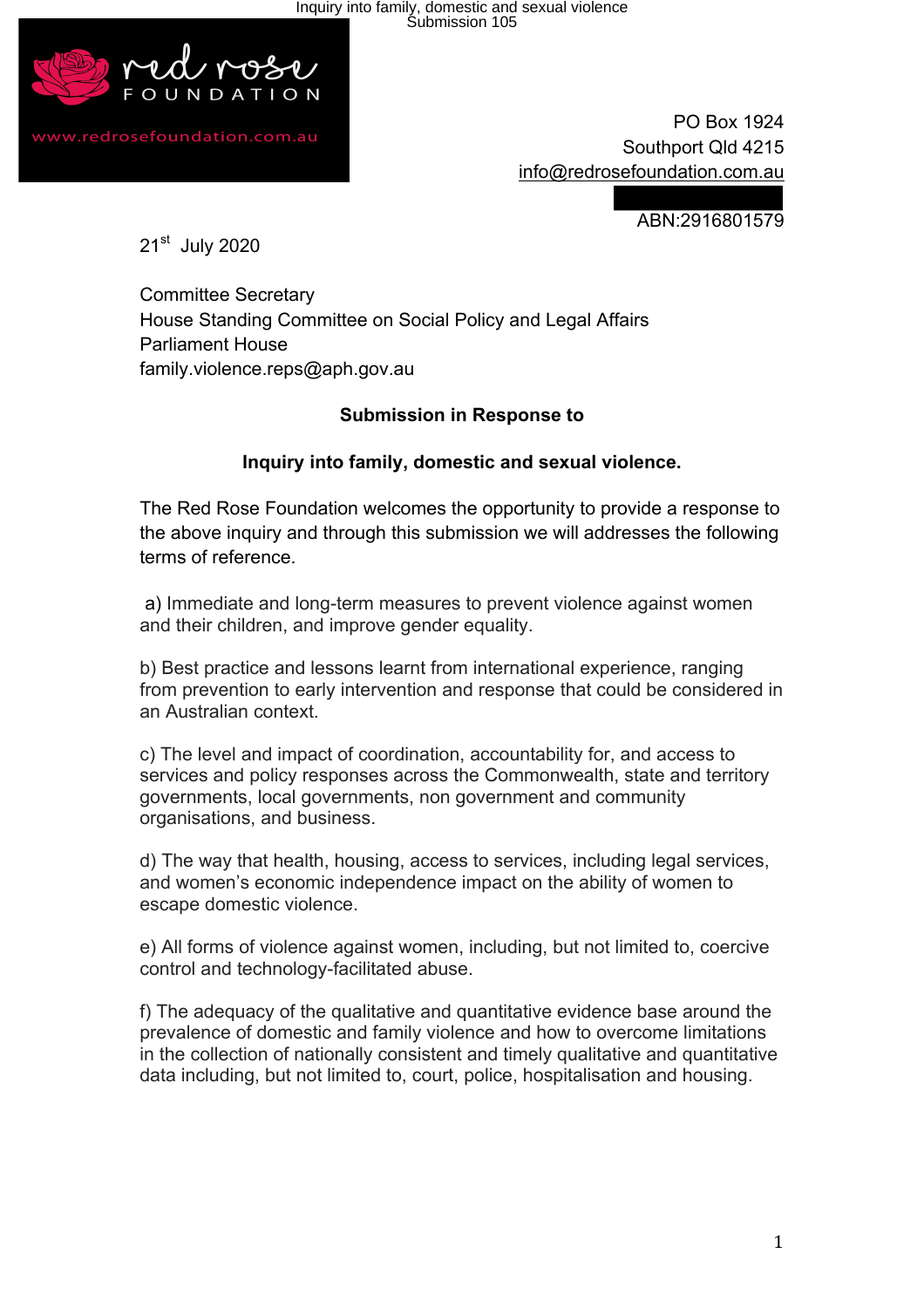# **The Red Rose Foundation**

The Red Rose Foundation Australia is a Brisbane based, national organisation with a specific focus on addressing the issues surrounding domestic violence deaths including homicide, suicide and accidental deaths arising from incidents and or / histories of domestic violence. Research informs that the majority of domestic violence deaths are predictable and preventable. The focus of the foundation is to address systemic gaps n service systems through training, education and research. We are cognisant of the strong links between domestic violence, child abuse and sexual violence.

The board of the Red Rose Foundation comprises professionals drawn from sector management, legal profession, violence prevention consultancy and research all who have vast experience and expertise across both domestic violence and sexual assault. Board members have extensive experience in working across domestic violence, child protection and sexual assault sectors for many years. Board members are drawn from Queensland, New South Wales, and Victoria.

The key projects of the Red Rose Foundation are:

- Crisis Intervention and support for women experiencing high risk domestic violence.
- Crisis and long term support for victims of domestic violence who have experienced non lethal strangulation.
- Establishment of the Australian Institute for Strangulation Prevention. (link provided in references)
- Partnership with the Training Institute for Strangulation Prevention USA (link provided in references)
- The Red Bench Project
- Red Rose Rallies/Vigils Australia
- Domestic & Family Violence Specialist Training
- Provision of practice seminars/forums
- Research Partnership with Central Queensland University on the immediate and long term impact of domestic violence related strangulation.

While board members have a sound knowledge base of the majority of the issues highlighted through the terms of reference, in this submission we are focusing specifically on the critical issue of strangulation and the damaging impact it has on a victim's physical and mental health as well as their social and financial well being.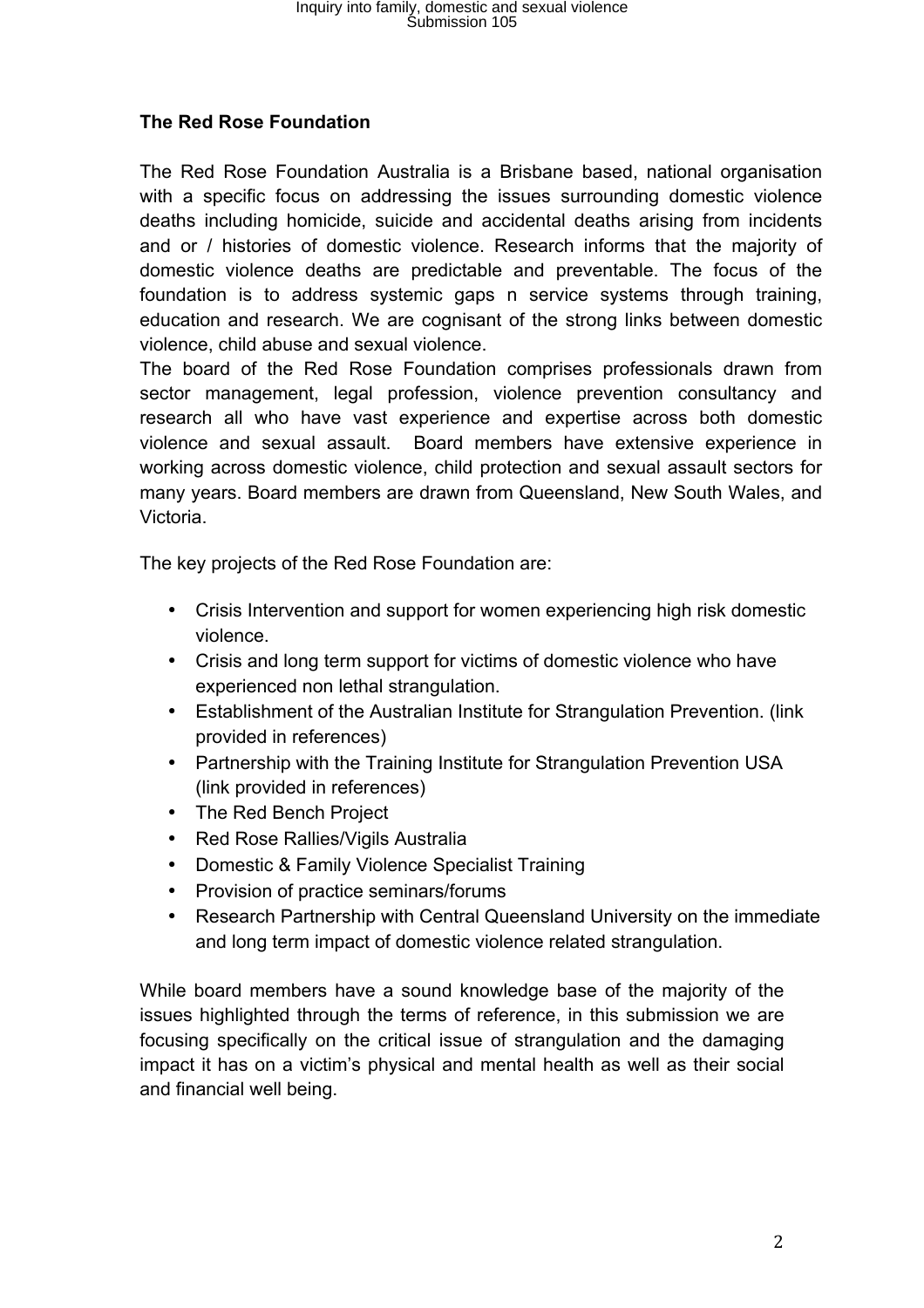Whilst there are many important issues relating to domestic violence and sexual assault that need to be addressed at a national level, the Red Rose Foundation will focus on two specific critical issues within this submission.

• The need to have non-lethal strangulation recognised as a high risk behaviour in all Commonwealth domestic violence related polices, funding programs, training, research and awareness strategies

### **1. Non – Lethal Domestic Violence Strangulation**

The work of the Red Rose Foundation on the critical issue has been extensive. We advocated to have a legislative response for many years and were pleased to see a recommendation addressing strangulation included in the *Not Now Not Ever* Report. In 2016, the Criminal Code 1899 was amended to include Sect 315A *Choking, suffocation or strangulation in a domestic setting.* Queensland was the first State in Australia to introduce specific legislation to address domestic violence related strangulation and suffocation.

Since then, the Red Rose Foundation has provided expert training across Australia on recognising and responding to non lethal training including training and workshops to Police, Magistrates, Health Professionals including doctors, ambulance officers, social workers, community based workers and many others.

In August 2019, The Red Rose Foundation established and launched the Australian Institute for Strangulation Prevention to provide a national institute for the development of training, research and best practice.

In 2019 a MOU outlining a formal alliance with the Training Institute for Strangulation Prevention in San Diego was signed forging a partnership for the further development of resources, training and research.

#### **Non-Lethal Domestic Violence Strangulation**

*Women who have been strangled/choked as part of the abusive pattern of behaviour perpetrated against them, are being deemed to be 800%, more likely to be a victim of domestic homicide whether by strangulation or other forms of lethal assault. (Glass et al 2008)*

Research informs statistically, in 50% of cases of strangulation there are no observable injuries and in many cases where the victim has been rendered unconsciousness, as a result they have no memory of the assault. This makes it so much easier for the perpetrator to escape a charge of strangulation as victims often have difficulty making statements or recalling the event with memory lapses, distorted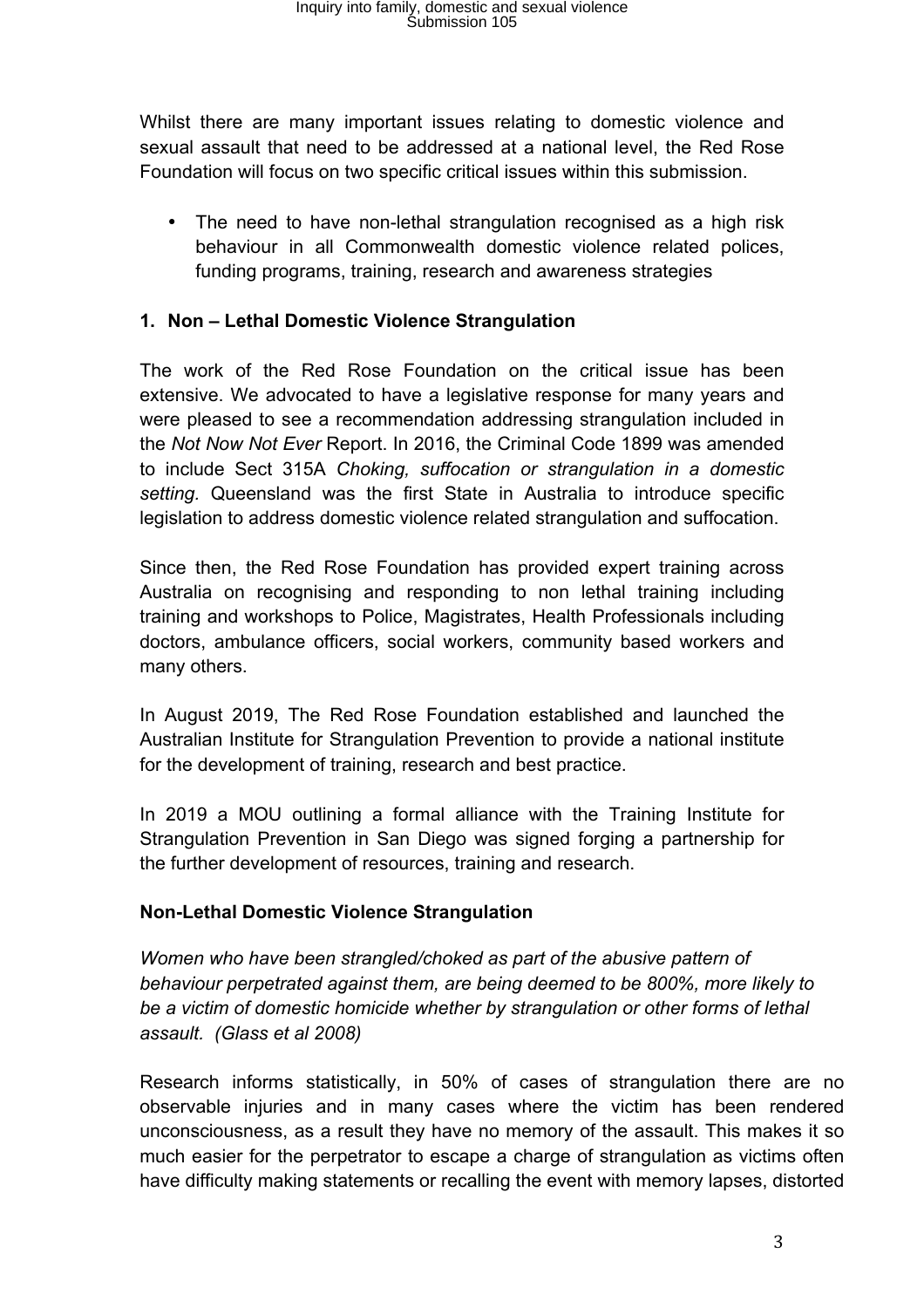thinking, confusion and anxiety. While many services now are documenting non lethal strangulation, from our observations there is no specific change in the type of responses offered to victims who need longer term trauma informed support not a brief crisis intervention.

## **Non- lethal Strangulation: Some Facts**

- Strangulation" is defined as "the obstruction of blood vessels and/or airflow in the neck resulting in asphyxia and or carotid dissection.
- Death can occur days or weeks after the attack due to carotid artery dissection and respiratory complications such as pneumonia, acute respiratory distress syndrome (ARDS), and the risk of blood clots travelling to the brain (embolization)."
- Loss of consciousness can occur within 5 to 10 minutes (seconds); death within minutes.
- 35% of strangulation victims are strangled during sexual assault. (Glass et al)
- Only half of victims have visible injuries, and of these, only 15 percent could be photographed." The most common visible injuries are neck bruising and "petechial spots," which show up on the face, scalp, mouth, earlobes, eyelids, and eyeballs of choked victims.
- Strangulation also causes damage to the victim's throat, making breathing, swallowing, coughing, and talking difficult. Infrared forensic cameras can document the tissue damage in the throat.
- Psychological injury includes PTSD, depression anxiety, suicidal ideation, memory problems, amnesia and nightmares. (Source: Training Institute for Strangulation Prevention USA)

A US study found that post-concussion symptoms might last for 6 months to a year or more. The study indicated 24-60% of patients reported new symptoms at a 3 month follow up, 25% reported symptoms at a six month follow up and 10-15% of patients reported symptoms post injury. (Wilson et al, 2009)

- 84% of victims had experienced multiple strangulations
- 82% had lost consciousness
- 58% of non-fatal strangulation sexual assault cases involved intimate partners
- 25% had experienced strangulation during pregnancy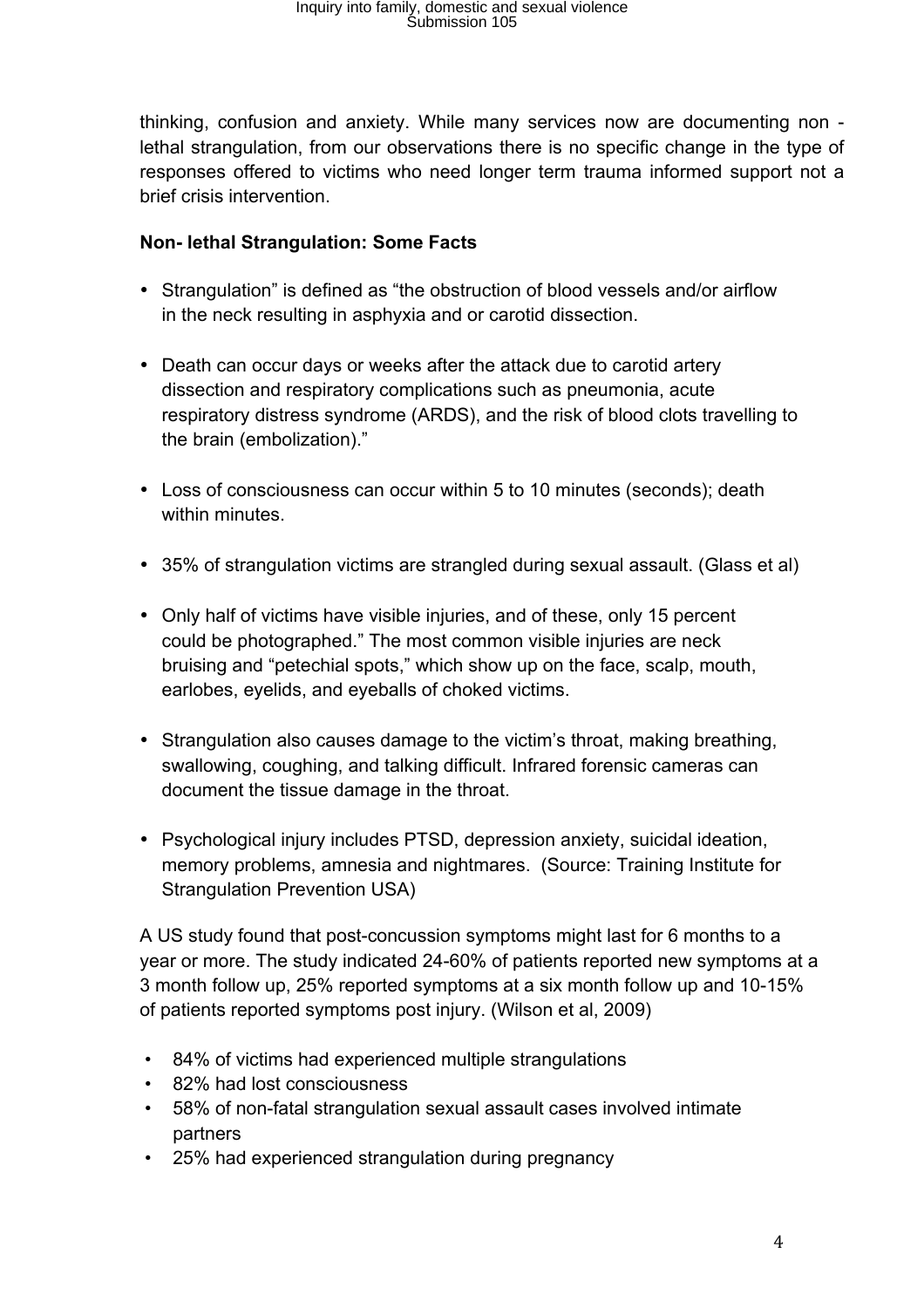• Less than 50% had sought medical assistance and of those who did the majority were misdiagnosed. (Wilson et al, 2009

*Strangulation is a form of asphyxia characterised by closure of the blood vessels and/or air passages of the neck, as a result of external pressure on the neck or throat.* (Dr Bill Smock: 2019)

*Smothering is defined as obstruction of air passages above the epiglottis including nose, mouth and pharynx. Choking is obstruction of the air passages below the epiglottis*. Dr William Smock 2019

Death can occur days or weeks after the attack due to carotid artery dissection and respiratory complications such as pneumonia, acute respiratory distress syndrome (ARDS), and the risk of blood clots travelling to the brain (embolization).

There is no substantial Australian data to draw on, however research from the US looking at the demographic difference between women with and without a history of strangulation, found that victims of both completed homicides and attempted homicides were far more likely to have a history of strangulation. (Glass et al): 2008)

Strangulation is an early indicator of potential homicide or serious life threatening injuries. A study from Wilbur et al found that 87% of perpetrators threatened to kill their partners during strangulation and 70% of victims feared death during the strangulation assault. The perpetrator is most often an intimate partner in 79% of all strangulation.

#### **Intersection of strangulation, sexual violence and pornography**

There is a growing trend with the rise of violent pornography, that strangulation is seen as part of sexual activity. Strangulation during sexual activity was once considered erotic sex, this is no longer the case.

There are now widespread concerns regarding the defense of "rough sex gone wrong" which has been used in several murder trials.

In the UK, 60 women were killed by men who claimed the women were "consenting" parties to strangulation during sex. Previous trials demonstrate these claims are successful and can result in lesser charges, lighter sentences or, most recently, no prosecution at all.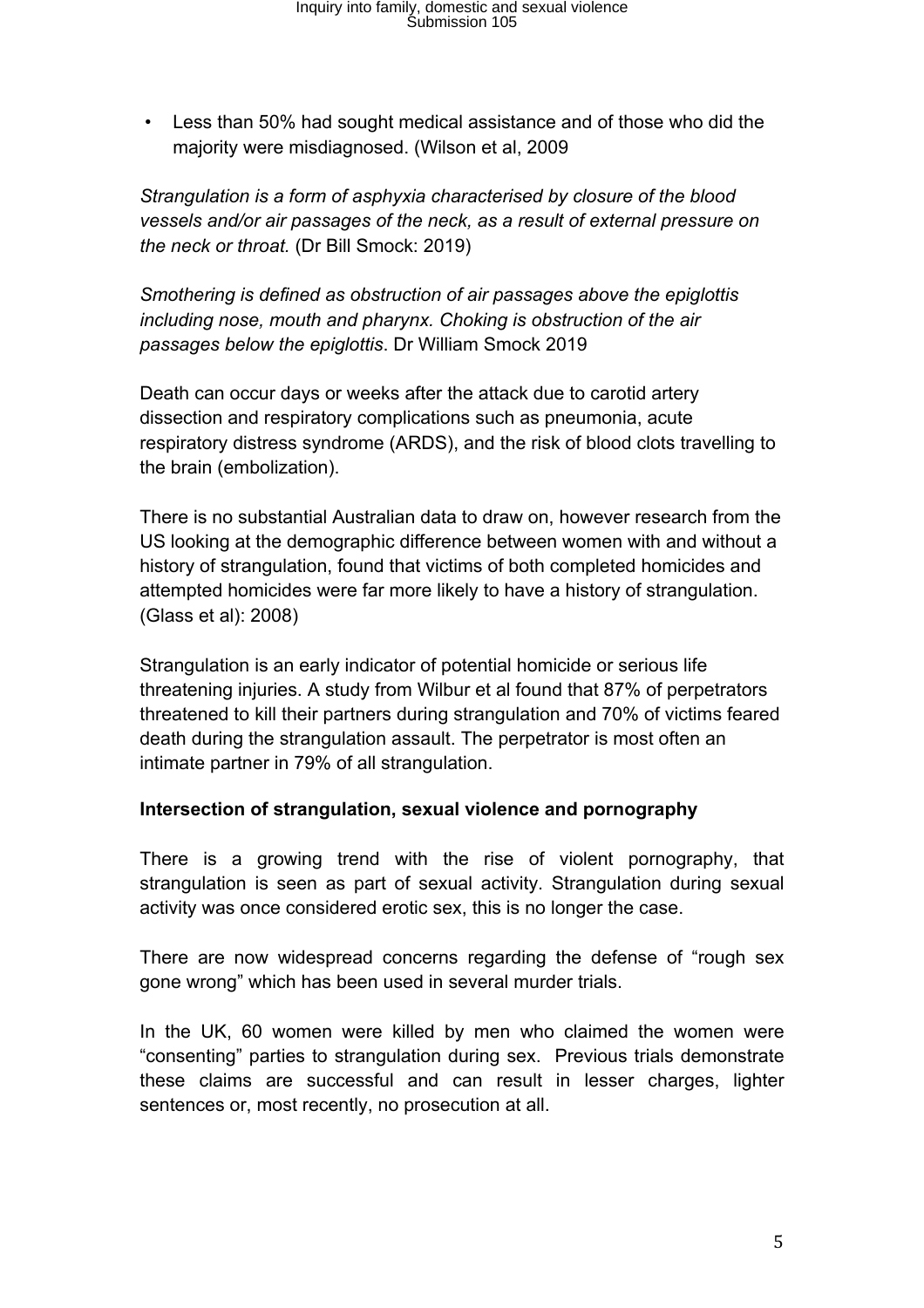The UK will ban "rough sex gone wrong" defense making the rough sex defense inexcusable as well as including strangulation in their amended domestic abuse legislation.

There are many issues that the National Plan to Reduce Violence against Women and their Children does not address : Strangulation and the role within sexual violence and pornography is one. As stated pornography, and in particular violent pornography must be considered as an emerging issues and one that has the potential to impact on the lives of your women.

The Red Rose Foundation Recommends:

- Non-lethal strangulation to be recognised as a high risk behaviour in all Commonwealth domestic violence related polices, funding programs, training research and awareness strategies.
- Further research be undertake on strangulation and the overlap with pornography and sexual violence

I provide this submission for your consideration.

Betty Taylor

CEO Red Rose Foundation